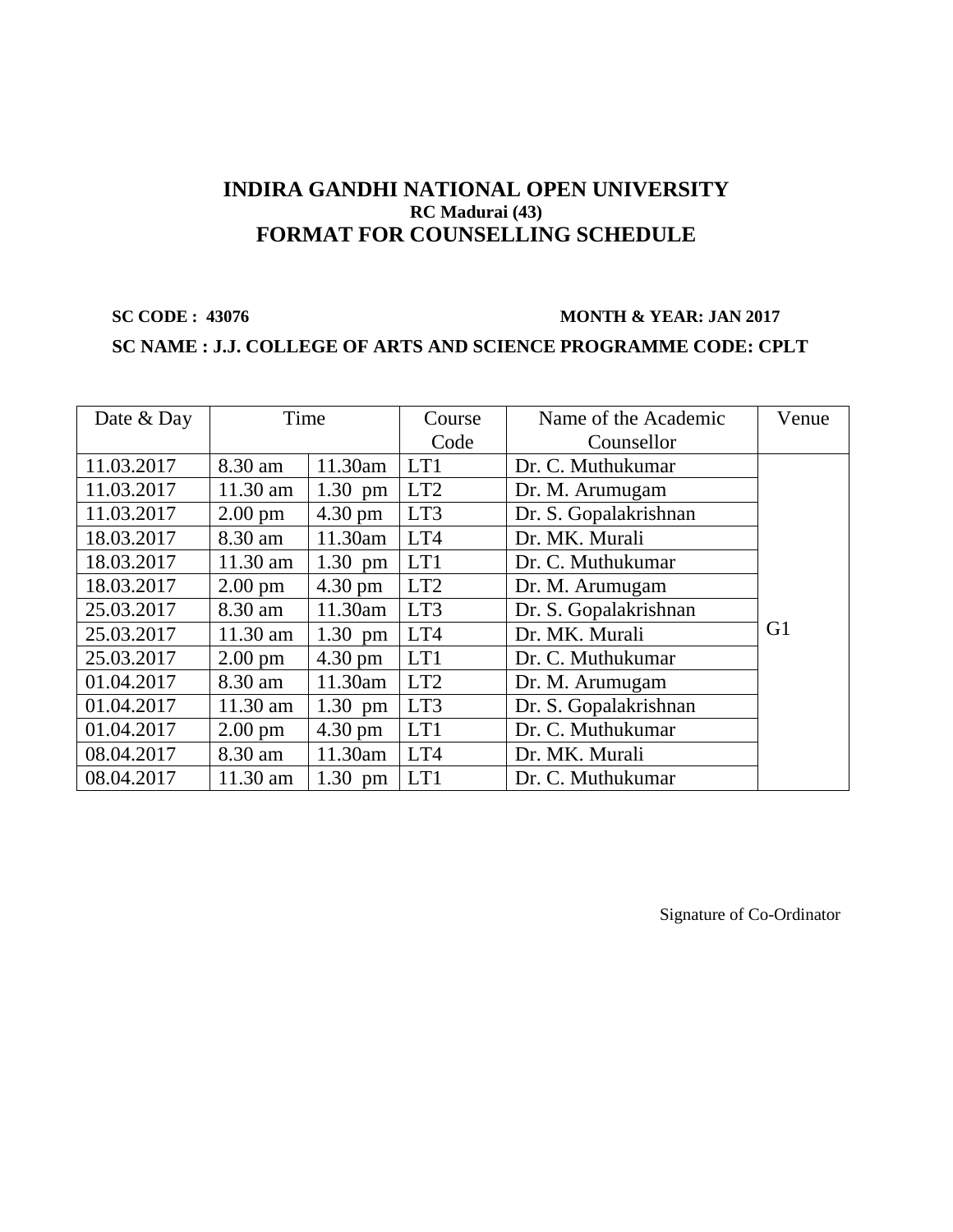### **SC CODE : 43076 MONTH & YEAR: JAN 2017**

### **SC NAME : J.J. COLLEGE OF ARTS AND SCIENCE PROGRAMME CODE: CFE**

| Date & Day | Time              |                   | Course        | Name of the Academic | Venue          |
|------------|-------------------|-------------------|---------------|----------------------|----------------|
|            |                   |                   | Code          | Counsellor           |                |
| 11.03.2017 | 8.30 am           | 11.30am           | <b>BEG004</b> | Prof. M. Jothi       |                |
| 11.03.2017 | $11.30$ am        | $1.30$ pm         | <b>BEG005</b> | Prof S. Navaneethan  |                |
| 11.03.2017 | $2.00 \text{ pm}$ | 4.30 pm           | <b>BEG006</b> | Dr. S. Manikandan    | G <sub>2</sub> |
| 18.03.2017 | 8.30 am           | 11.30am           | <b>BEG004</b> | Prof. M. Jothi       |                |
| 18.03.2017 | $11.30$ am        | $1.30$ pm         | <b>BEG005</b> | Prof S. Navaneethan  |                |
| 18.03.2017 | $2.00 \text{ pm}$ | $4.30 \text{ pm}$ | <b>BEG006</b> | Dr. S. Manikandan    |                |
| 25.03.2017 | 8.30 am           | 11.30am           | <b>BEG004</b> | Prof. M. Jothi       |                |
| 25.03.2017 | $11.30$ am        | $1.30$ pm         | <b>BEG005</b> | Prof S. Navaneethan  |                |
| 25.03.2017 | $2.00 \text{ pm}$ | $4.30 \text{ pm}$ | <b>BEG006</b> | Dr. S. Manikandan    |                |
| 01.04.2017 | 8.30 am           | 11.30am           | <b>BEG004</b> | Prof. M. Jothi       |                |
| 01.04.2017 | $11.30$ am        | $1.30$ pm         | <b>BEG005</b> | Prof S. Navaneethan  |                |
| 01.04.2017 | $2.00 \text{ pm}$ | $4.30 \text{ pm}$ | <b>BEG006</b> | Dr. S. Manikandan    |                |
| 08.04.2017 | 8.30 am           | 11.30am           | <b>BEG004</b> | Prof. M. Jothi       |                |
| 08.04.2017 | 11.30 am          | $1.30$ pm         | <b>BEG005</b> | Prof S. Navaneethan  |                |
| 08.04.2017 | $2.00 \text{ pm}$ | $4.30 \text{ pm}$ | <b>BEG006</b> | Dr. S. Manikandan    |                |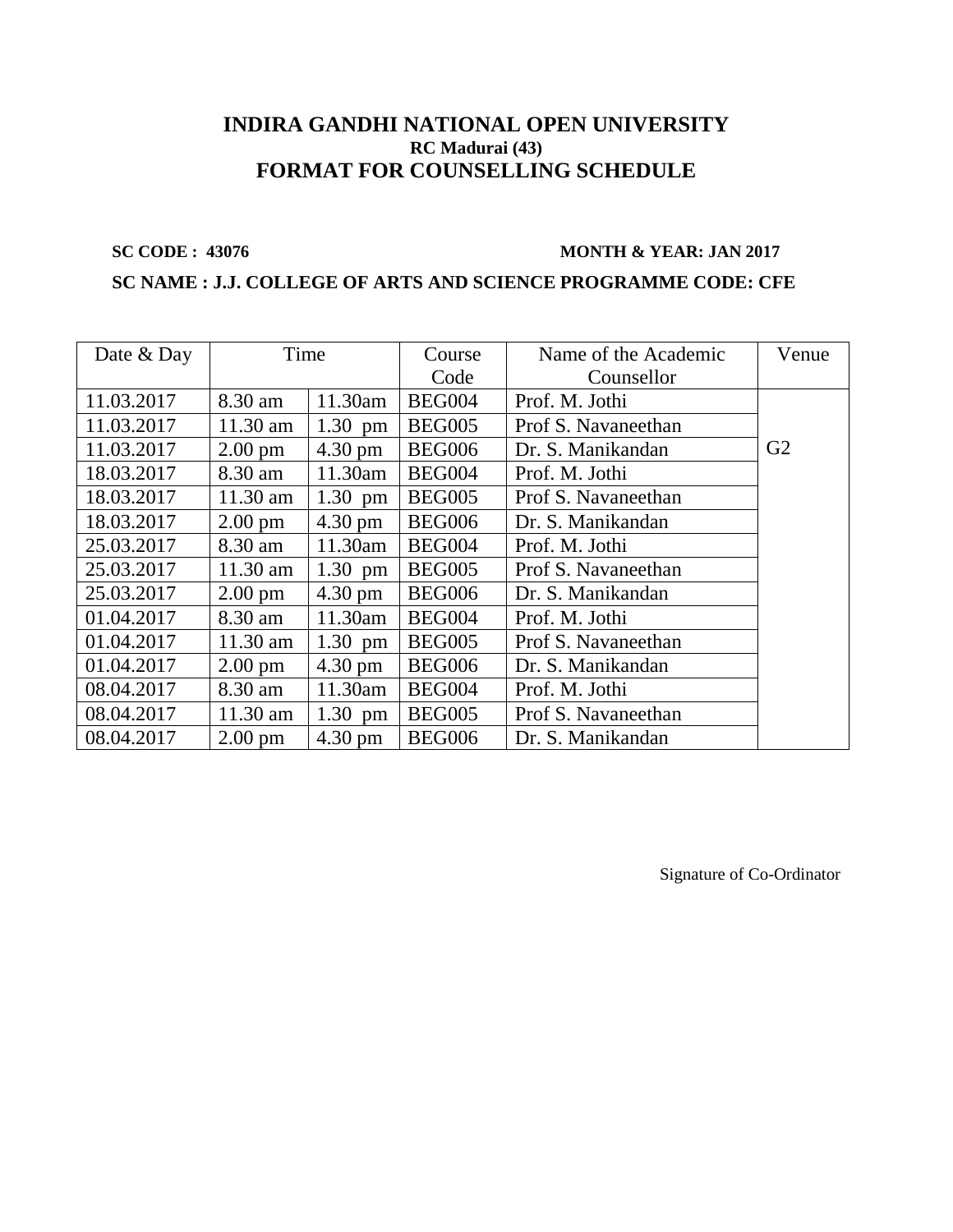### **SC NAME : J.J. COLLEGE OF ARTS AND SCIENCE PROGRAMME CODE: BPP**

# **SC CODE : 43076 MONTH & YEAR: JAN 2017**

| Date & Day | Time       |           | Course        | Name of the Academic  | Venue          |
|------------|------------|-----------|---------------|-----------------------|----------------|
|            |            |           | Code          | Counsellor            |                |
| 11.03.2017 | 8.30 am    | 11.30am   | OMT101        | Ms. S. Priyadharshini |                |
| 11.03.2017 | $11.30$ am | $1.30$ pm | $\log$ S101   | Ms. N. Nagalakshmi    |                |
| 18.03.2017 | 8.30 am    | 11.30am   | OMT101        | Ms. S. Priyadharshini | G <sub>3</sub> |
| 18.03.2017 | 11.30 am   | $1.30$ pm | <b>OSS101</b> | Ms. N. Nagalakshmi    |                |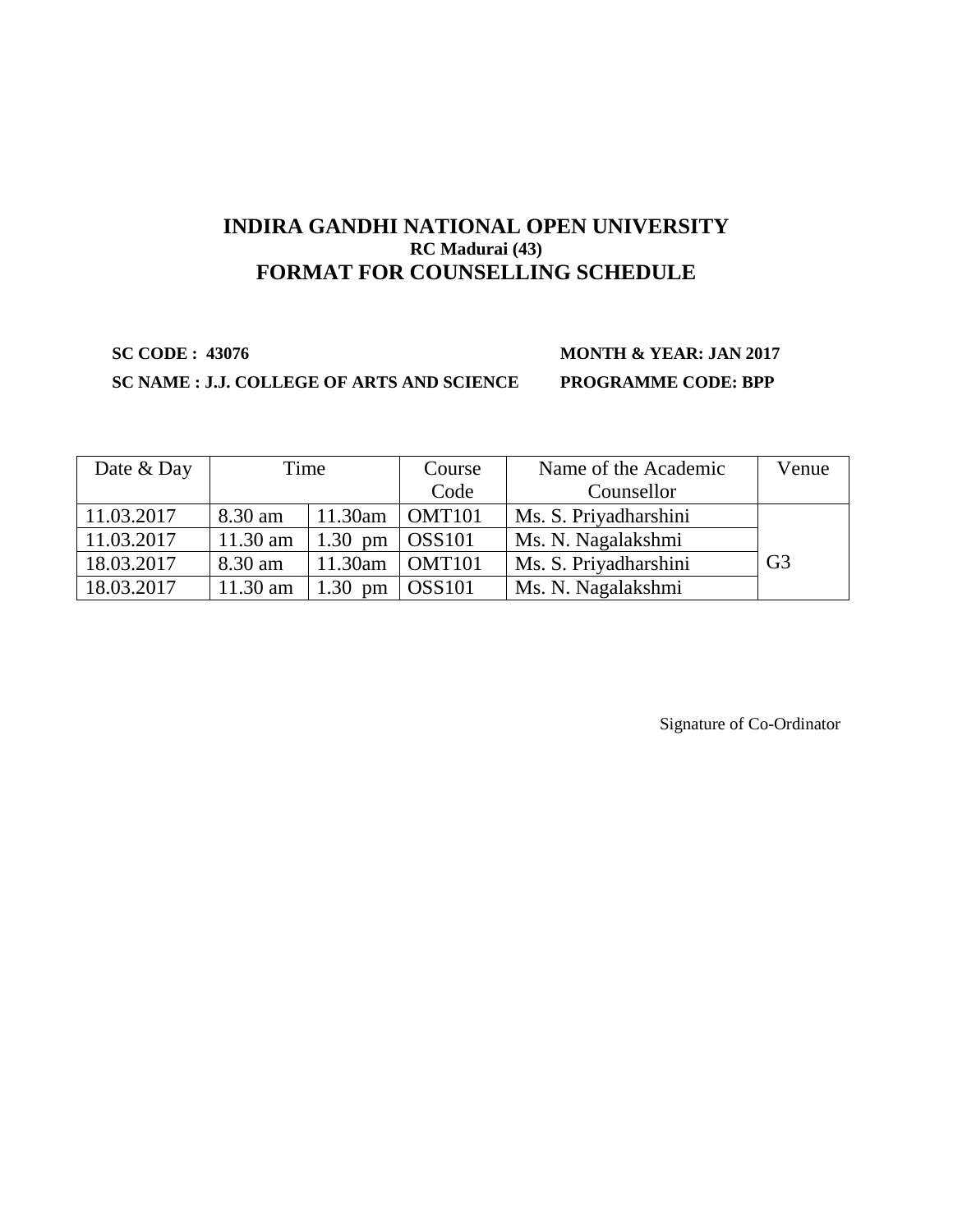### **SC CODE : 43076 MONTH & YEAR: JAN 2017**

### **SC NAME : J.J. COLLEGE OF ARTS AND SCIENCE PROGRAMME CODE: CFN**

| Date & Day | Time              |                   | Course           | Name of the Academic  | Venue |
|------------|-------------------|-------------------|------------------|-----------------------|-------|
|            |                   |                   | Code             | Counsellor            |       |
| 11.03.2017 | 8.30 am           | 11.30am           | CFN1             | Ms. P. Priyadharshini |       |
| 11.03.2017 | 11.30 am          | $1.30$ pm         | CFN <sub>2</sub> | Mr. G. Manikandan     |       |
| 11.03.2017 | $2.00 \text{ pm}$ | 4.30 pm           | CFN <sub>3</sub> | Ms. Vidhya            |       |
| 18.03.2017 | 8.30 am           | 11.30am           | CFN <sub>2</sub> | Mr. G. Manikandan     |       |
| 18.03.2017 | 11.30 am          | $1.30$ pm         | CFN <sub>3</sub> | Ms. Vidhya            |       |
| 18.03.2017 | $2.00 \text{ pm}$ | 4.30 pm           | CFN1             | Ms. P. Priyadharshini |       |
| 25.03.2017 | 8.30 am           | 11.30am           | CFN <sub>3</sub> | Ms. Vidhya            |       |
| 25.03.2017 | $11.30$ am        | $1.30$ pm         | CFN1             | Ms. P. Priyadharshini |       |
| 25.03.2017 | $2.00 \text{ pm}$ | 4.30 pm           | CFN <sub>2</sub> | Mr. G. Manikandan     | G4    |
| 01.04.2017 | 8.30 am           | 11.30am           | CFN1             | Ms. P. Priyadharshini |       |
| 01.04.2017 | 11.30 am          | $1.30$ pm         | CFN <sub>2</sub> | Mr. G. Manikandan     |       |
| 01.04.2017 | $2.00 \text{ pm}$ | $4.30 \text{ pm}$ | CFN <sub>3</sub> | Ms. Vidhya            |       |
| 08.04.2017 | 8.30 am           | 11.30am           | CFN <sub>2</sub> | Mr. G. Manikandan     |       |
| 08.04.2017 | 11.30 am          | $1.30$ pm         | CFN <sub>3</sub> | Ms. Vidhya            |       |
| 08.04.2017 | $2.00 \text{ pm}$ | 4.30 pm           | CFN1             | Ms. P. Priyadharshini |       |
| 15.04.2017 | 8.30 am           | 11.30am           | CFN1             | Ms. P. Priyadharshini |       |
| 15.04.2017 | 11.30 am          | $1.30$ pm         | CFN <sub>2</sub> | Mr. G. Manikandan     |       |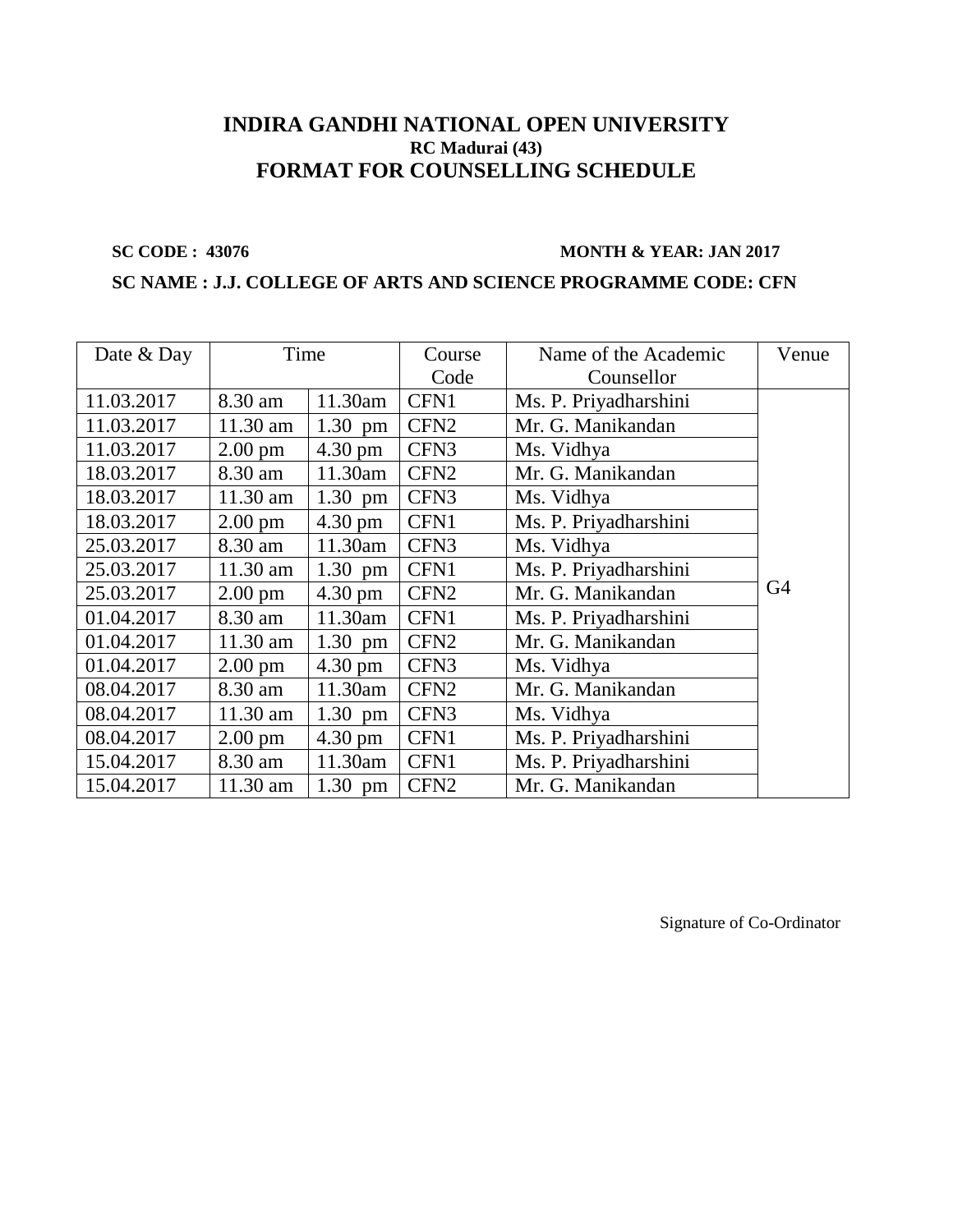# **SC CODE : 43076 MONTH & YEAR: JAN 2017**

### **SC NAME : J.J. COLLEGE OF ARTS AND SCIENCE PROGRAMME CODE: CTS**

| Date & Day | Time              |                   | Course          | Name of the Academic | Venue          |
|------------|-------------------|-------------------|-----------------|----------------------|----------------|
|            |                   |                   | Code            | Counsellor           |                |
| 11.03.2017 | 8.30 am           | 11.30am           | TS1             | Mr. S. Karthikeyan   |                |
| 11.03.2017 | $11.30$ am        | $1.30$ pm         | TS <sub>2</sub> | Mr Shankar           |                |
| 11.03.2017 | $2.00 \text{ pm}$ | $4.30 \text{ pm}$ | TS1             | Mr. S. Karthikeyan   |                |
| 18.03.2017 | 8.30 am           | 11.30am           | TS <sub>2</sub> | Mr Shankar           |                |
| 18.03.2017 | 11.30 am          | $1.30$ pm         | TS <sub>1</sub> | Mr. S. Karthikeyan   | F <sub>4</sub> |
| 18.03.2017 | $2.00 \text{ pm}$ | $4.30 \text{ pm}$ | TS <sub>2</sub> | Mr Shankar           |                |
| 25.03.2017 | 8.30 am           | 11.30am           | TS <sub>1</sub> | Mr. S. Karthikeyan   |                |
| 25.03.2017 | 11.30 am          | $1.30$ pm         | TS <sub>2</sub> | Mr Shankar           |                |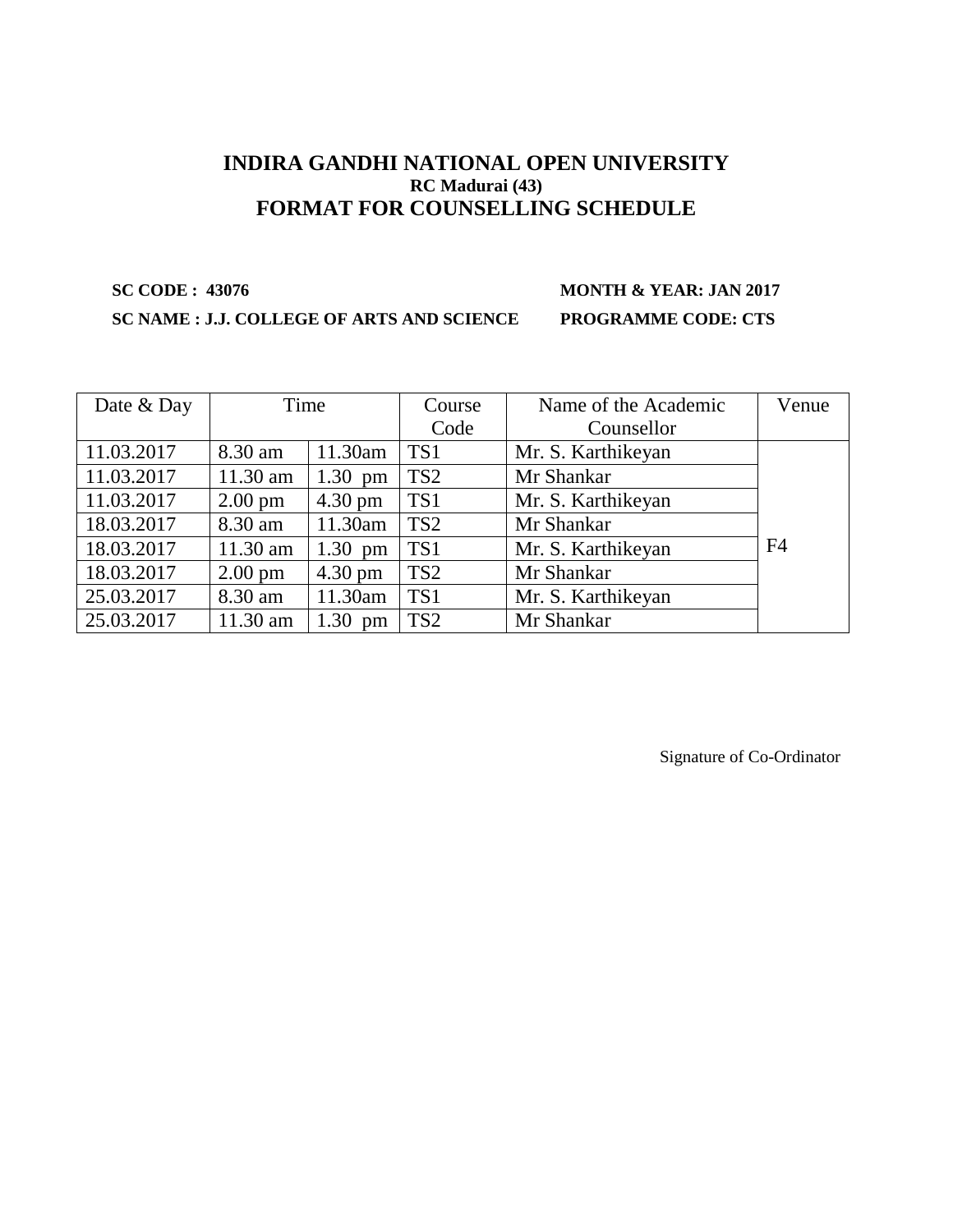# **SC CODE : 43076 MONTH & YEAR: JAN 2017**

### **SC NAME : J.J. COLLEGE OF ARTS AND SCIENCE PROGRAMME CODE: CTE**

| Date & Day | Time              |                   | Course           | Name of the Academic | Venue          |
|------------|-------------------|-------------------|------------------|----------------------|----------------|
|            |                   |                   | Code             | Counselor            |                |
| 11.03.2017 | 8.30 am           | 11.30am           | CTE1             | Mr. Stalin           |                |
| 11.03.2017 | $11.30$ am        | $1.30$ pm         | CTE <sub>2</sub> | Mr. Adaikalathomas   |                |
| 11.03.2017 | $2.00 \text{ pm}$ | $4.30 \text{ pm}$ | CTE <sub>3</sub> | Mr. R. Siva Kumar    |                |
| 18.03.2017 | 8.30 am           | 11.30am           | CTE4             | Mr. S.Sekar          |                |
| 18.03.2017 | $11.30$ am        | $1.30$ pm         | CTE <sub>5</sub> | Mrs. Manimekalai     | F <sub>5</sub> |
| 18.03.2017 | $2.00 \text{ pm}$ | $4.30 \text{ pm}$ | CTE1             | Mr. Stalin           |                |
| 25.03.2017 | 8.30 am           | 11.30am           | CTE <sub>2</sub> | Mr. Adaikalathomas   |                |
| 25.03.2017 | $11.30$ am        | $1.30$ pm         | CTE <sub>3</sub> | Mr. R. Siva Kumar    |                |
| 25.03.2017 | $2.00 \text{ pm}$ | $4.30 \text{ pm}$ | CTE4             | Mr. S.Sekar          |                |
| 01.04.2017 | 8.30 am           | 11.30am           | CTE <sub>5</sub> | Mrs. Manimekalai     |                |